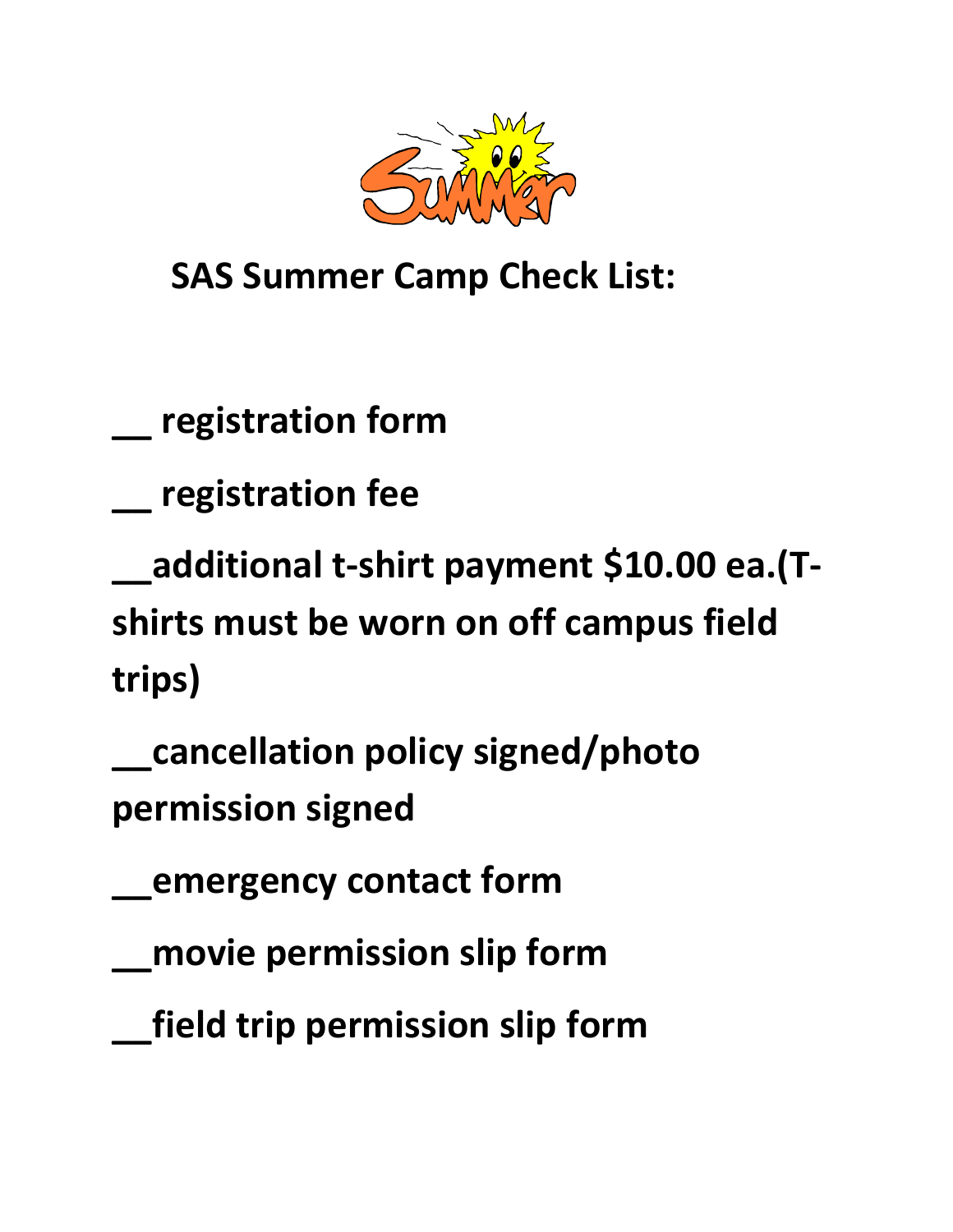

**Welcome to St. Alphonsus Summer Camp. T**o our new campers, we hope you have a wonderful summer spent with us. To our returning campers, thank you for joining us again. We can't wait for a fun filled summer!

We will be offering summer camp 7 weeks this summer. **Camp will run from 7:30-3:30 with an aftercare being offered for \$25.00 per camper per week. Hours of aftercare will be 3:30 to 5:30. If you aren't using aftercare your child must be picked up by 3:30. A late fee of 1.00 per minute will be changed per camper if campers aren't picked up by 3:30 for camp and 5:30 for aftercare.**

#### **Reminders:**

**\*\*Payment of 150.00 or 175.00 (for aftercare 3:30-5:30) per camper will be drafted the Monday of each week your child(ren) attends camp. \*\*You are responsible for payment for the weeks you signed up your child, EVEN IF YOUR CHILD WILL NOT BE AT CAMP. I must know a week in advance (the Monday before)** 

**Start time: is 7:30 (no early drop offs). Drop off is in the cafeteria (the first door closest to the school office.) You must sign your child in and sign out every day.**

**Close time: is 3:30. We will be offering aftercare from 3:30 to 5:30 for an additional fee of 25.00 per child per week. The only people allowed to sign out your child are those that are listed on the emergency contact list. Please let us know if any additions need to be made to that list. If we don't recognize the person picking up your child, identification will be requested.**

**Bring a box lunch (no lunches are provided) we will provide breakfast (pop tart, go gurt) until 8:00 and snacks around 2:00 (goldfish, chips, etc.) Send a labeled water bottle for your child. Please no straws.**

**I can't stress this enough!!! Please label anything and everything that comes to camp.**

**Campers will be allowed electronic devices again this year that do not require internet usage. The campers are only allowed to play with the devices at certain times during the day. Please label everything and be aware that we're not responsible for any lost, broken, or misplaced items. STUDENTS MAY NOT ACCESS THE INTERNET AT ANY TIME!**

**If your child is entering Pre K4 – 1 st grade: Campers must bring a nap mat. They will nap or rest from 12:30-2:30 every day. Please bring a change of clothes for your camper- socks, undies, shorts and a shirt in a zip lock bag with name on bag.**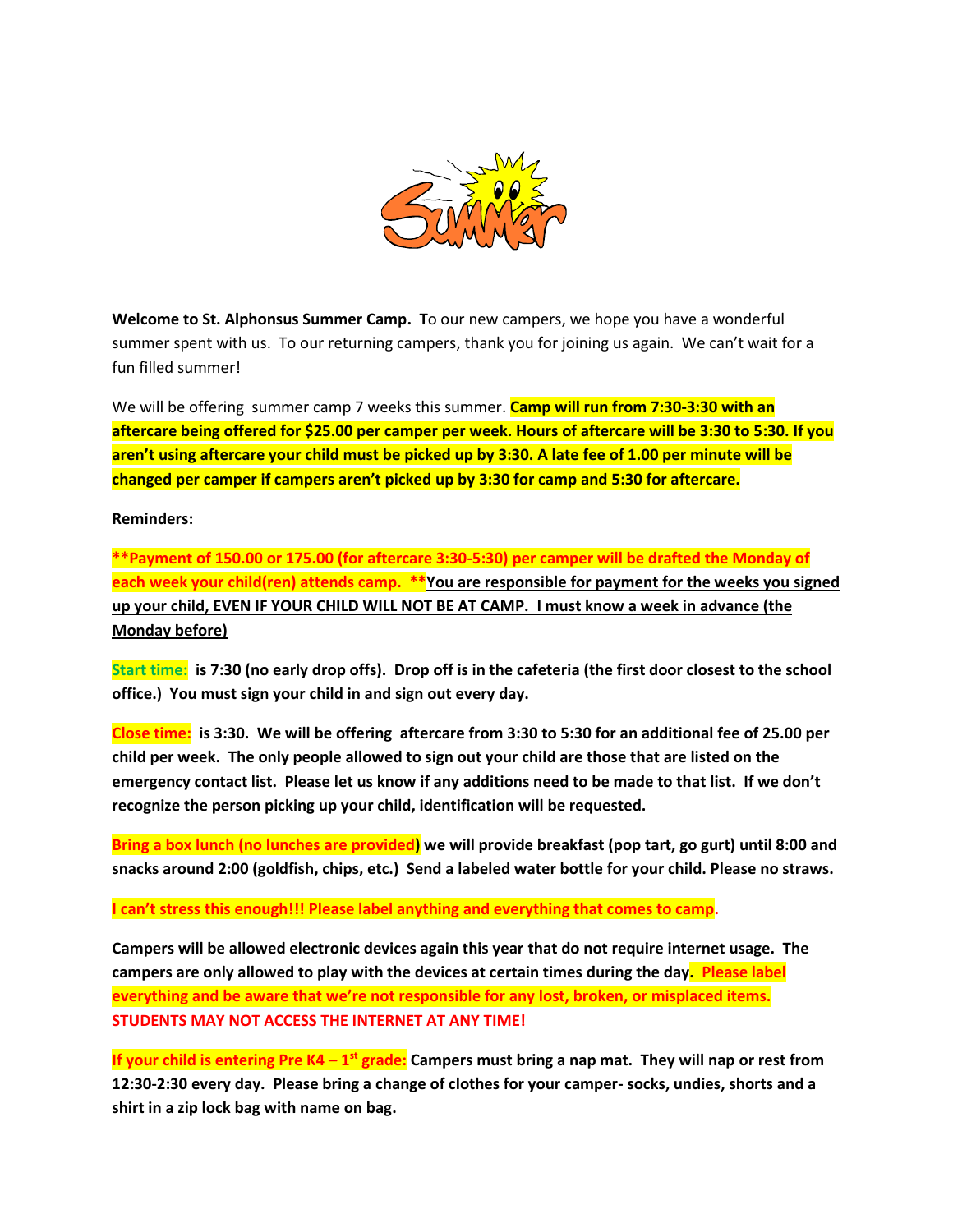**Individual cubbies will be provided for every camper.**

**If you have any questions please don't hesitate to email me [tfouts@stalphonsusbr.org](mailto:tfouts@stalphonsusbr.org) or Dr. Ryals [cryals@stalphonsusbr.org](mailto:cryals@stalphonsusbr.org) I can be reached through the school office Monday – Thursdays 8-1 during summer camp.**

**Sincerely,**

**Tammy Fouts**

**SAS Summer Camp Director**

**Dr. Cynthia Ryals**

**SAS Principal**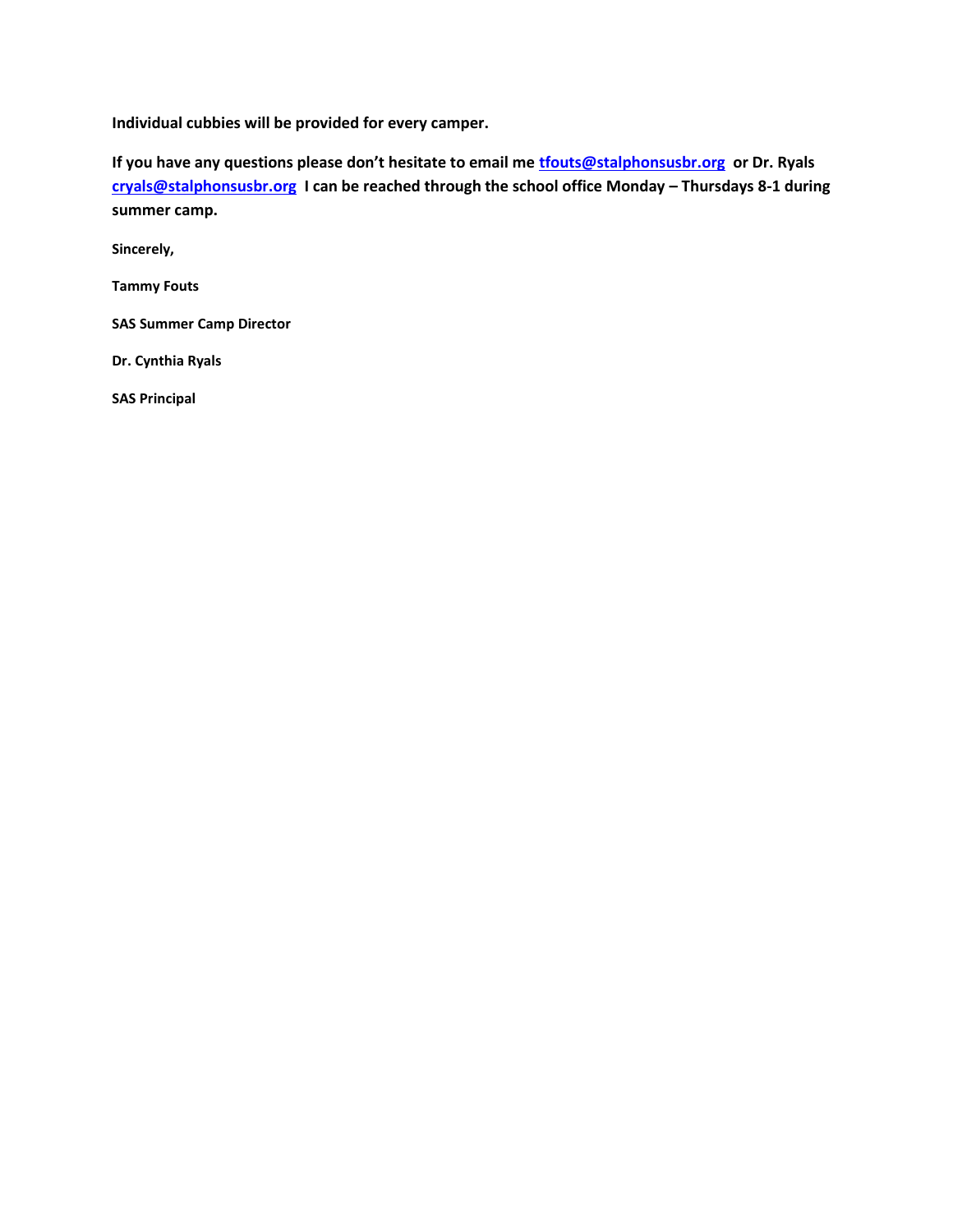

#### **St. Alphonsus School Summer Camp Registration Form \*\* Due to space limitations, no late registrations will be accepted. Registration begins on March 7, 2022 and ends May 2, 2022**

| Child's Name                                                                      |            |                                 |                                                                                                               |
|-----------------------------------------------------------------------------------|------------|---------------------------------|---------------------------------------------------------------------------------------------------------------|
|                                                                                   |            |                                 |                                                                                                               |
|                                                                                   |            |                                 | 5th Grade are eligible this year.) *Child must be a registered student at St. Alphonsus School. Pre-K         |
|                                                                                   |            |                                 | students must be 4 years old AND potty trained by June 6 <sup>th</sup> to attend summer camp. **Students must |
| be 4 years old by June 6.                                                         |            |                                 |                                                                                                               |
|                                                                                   |            |                                 |                                                                                                               |
|                                                                                   |            |                                 | T-shirt size ______________(one t-shirt included in fees) T-shirts must be worn on ALL off campus field trips |
| Additional t-shirts @ \$10.00 each ________________                               |            |                                 |                                                                                                               |
|                                                                                   |            |                                 |                                                                                                               |
|                                                                                   |            |                                 |                                                                                                               |
|                                                                                   |            |                                 |                                                                                                               |
|                                                                                   |            |                                 |                                                                                                               |
|                                                                                   |            |                                 |                                                                                                               |
|                                                                                   |            |                                 | Please check off the week(s) for which you are registering your child. 2022 camp will run from                |
|                                                                                   |            |                                 | 7:30-3:30 with aftercare hours being offered at an additional cost per camper per week. Hours of              |
| aftercare are 3:30-5:30.                                                          |            |                                 |                                                                                                               |
|                                                                                   |            |                                 |                                                                                                               |
| June 6th -June 10th                                                               |            |                                 |                                                                                                               |
| June 13th -June 17th                                                              | <b>VBS</b> |                                 |                                                                                                               |
| June 20th-June 24th                                                               |            |                                 |                                                                                                               |
| June 27 <sup>th-</sup> July 1st                                                   |            |                                 |                                                                                                               |
| July 5 <sup>th</sup> -July 8 <sup>th</sup>                                        | (125.00)   |                                 | NO CAMP on Monday, July 4th                                                                                   |
| $\frac{1}{2}$ July 11 <sup>th</sup> - July 15th<br>July $18^{th}$ –July $22^{nd}$ |            |                                 |                                                                                                               |
|                                                                                   |            |                                 |                                                                                                               |
| <b>Aftercare</b>                                                                  |            |                                 |                                                                                                               |
| June 6th -June 10th                                                               |            |                                 |                                                                                                               |
| June 13th -June 17th                                                              | <b>VBS</b> |                                 |                                                                                                               |
| June 20th-June 24th                                                               |            |                                 |                                                                                                               |
| June 27 <sup>th-</sup> July 1st                                                   |            |                                 |                                                                                                               |
| <b>______ July 5<sup>th</sup>-July 8<sup>th</sup></b>                             | (20.00)    |                                 | NO CAMP on Monday, July 4th                                                                                   |
| July 11 <sup>th</sup> - July 15th                                                 |            |                                 |                                                                                                               |
| $\frac{1}{2}$ July 18 <sup>th</sup> - July 22 <sup>nd</sup>                       |            |                                 |                                                                                                               |
|                                                                                   |            | <b>Cost of SAS Summer Camp:</b> |                                                                                                               |
|                                                                                   |            |                                 |                                                                                                               |

*(One time, non-refundable)* \$75.00 Registration fee per student. Tuition: \$150.00 per week Aftercare 25.00 per week **Tuition will be drafted the Monday of each week of camp through FACTS.**

**Please note cancellation policy. Campers must provide own lunch. Breakfast and Snacks will be provided.**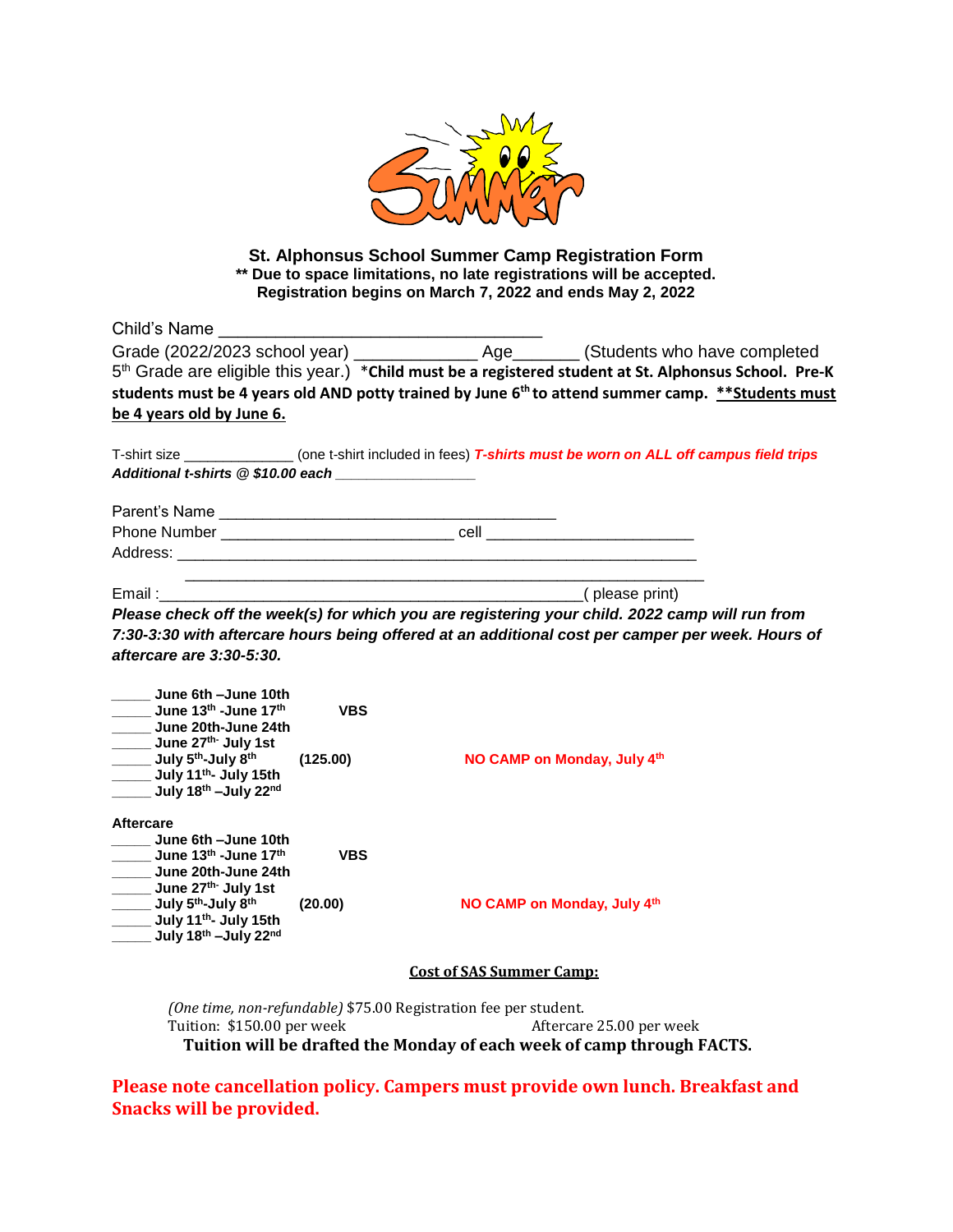|  | <b>Camper Name:</b> |  |
|--|---------------------|--|
|  |                     |  |

**CANCELLATION POLICY: St. Alphonsus Summer Camp has a one week cancellation policy. Failure to cancel on the Monday prior to the scheduled week will result in full payment for that week of camp, regardless of attendance. While we understand that last minute plans may come up, snacks, crafts, and field trips are paid for in advance for each week. By signing below, you acknowledge that you have read, understand, and agree to the St. Alphonsus Camp Cancellation Policy.**

| Signature<br>Jote |
|-------------------|
|-------------------|

**I agree that, while my child is at St. Alphonsus Summer Camp, the name, voice and /or likeness of my child may be used in news publications, audiovisuals, and other electronic transmissions issued by employees or designees of St. Alphonsus Summer Camp. These information items include, but are not limited to photographs, videotapes, live broadcasts, sound recordings, and/or electronic transmissions related to the camp day, camp activities, and /or promotional or newsworthy events St. Alphonsus Summer Camp. I wave compensation or reimbursement of any kind related to the use of the above material for myself or the minor child.**

| <b>Signature</b> |  |
|------------------|--|
|------------------|--|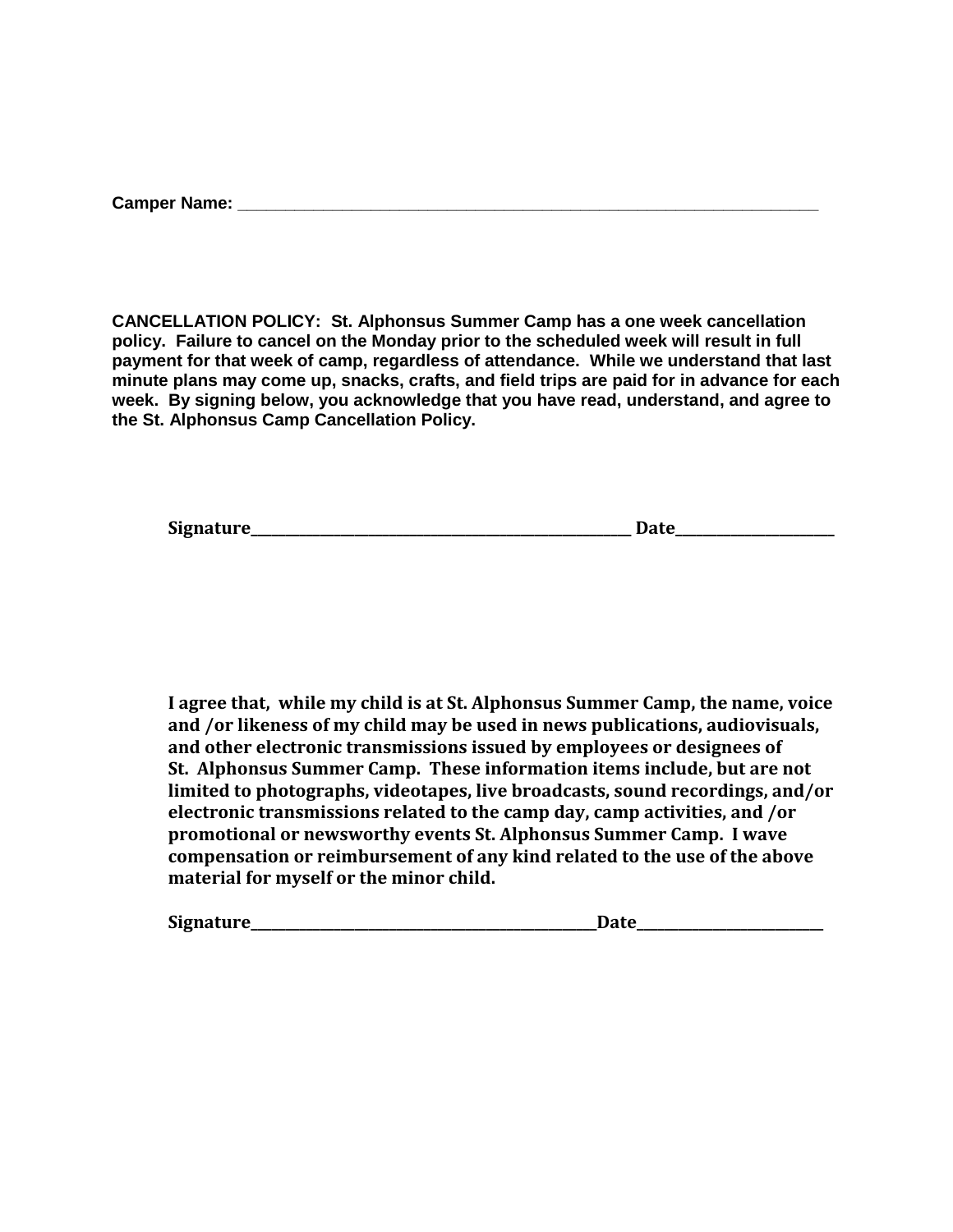

### St. Alphonsus Catholic School Summer Camp Field Trip Permission Form

St. Alphonsus School Summer Camp plans many field trips throughout each week of the program. As a convenience, this permission slip will suffice for all planned activities during Summer Camp. By signing this permission slip, you are allowing your child(ren) to attend ALL trips scheduled.

- 1. In signing this form, I DO hereby give permission for my camper to leave SAS on all Summer Camp field trips. All campers will be under direct care of camp staff during field trips.
- 2. In signing this form, I DO hereby give permission for my camper to have sunscreen and insect repellant applied by a camp staff member if assistance is needed. SAS Summer Camp recommends a waterproof, long wearing formula no less than SPF30. For the insect repellant, it is recommended to avoid products that include DEET. (You may do your own research on DEET and sunscreen products.)
- 3. In signing this form, I ACKNOWLEDGE that Summer Camp is not responsible for any damage of an item brought to camp by my child.
- 4. In signing this form, I WILL, discuss with my child the appropriate behavior for Summer Camp. My child will abide by all rules and directions of the Summer Camp Staff. I acknowledge that my child may be removed from the trip for due cause including disruptive behavior, illness, use or possession of alcohol or controlled substances, a weapon, or dangerous instrument. The student will be returned to the custody of the parent/guardian who shall be responsible for all costs of this action.
- 5. In signing this form, I WILL notify in writing about how to communicate with an authorized person who may receive and act upon emergency messages concerning my child if I am unavailable.
- 6. In signing this form, I DO hereby consent and authorize SAS Summer Camp staff to take any and all action, including use of medical services and hospital facilities as they deem appropriate in the event that my child should become ill or otherwise injured under the care of the Summer Camp program.
- 7. In signing this form, I RELEASE SAS Summer Camp from all claims of injury, which may be sustained by my child while participating in any SAS Summer Camp sponsored activity, whether caused by negligence of the Summer Camp program or otherwise.
- 8. In signing this form, I RELEASE the agents, employees and representatives of SAS Summer Camp, from all claims, liability, and damages for personal injuries, property damage, or other loss arising from participation in Summer Camp field trips.
- 9. In signing this form, I AGREE, with the understanding that my child will be responsibly supervised, that I will not hold the SAS Summer Camp staff, St. Alphonsus School and its administration, nor any other chaperones responsible for events or situations beyond their control.

| Camper's Name           | Age        |
|-------------------------|------------|
| Camper's Name           | Age        |
| Camper's Name           | Age        |
| Parent's Name (printed) | Signature  |
| Cell Phone              | Work Phone |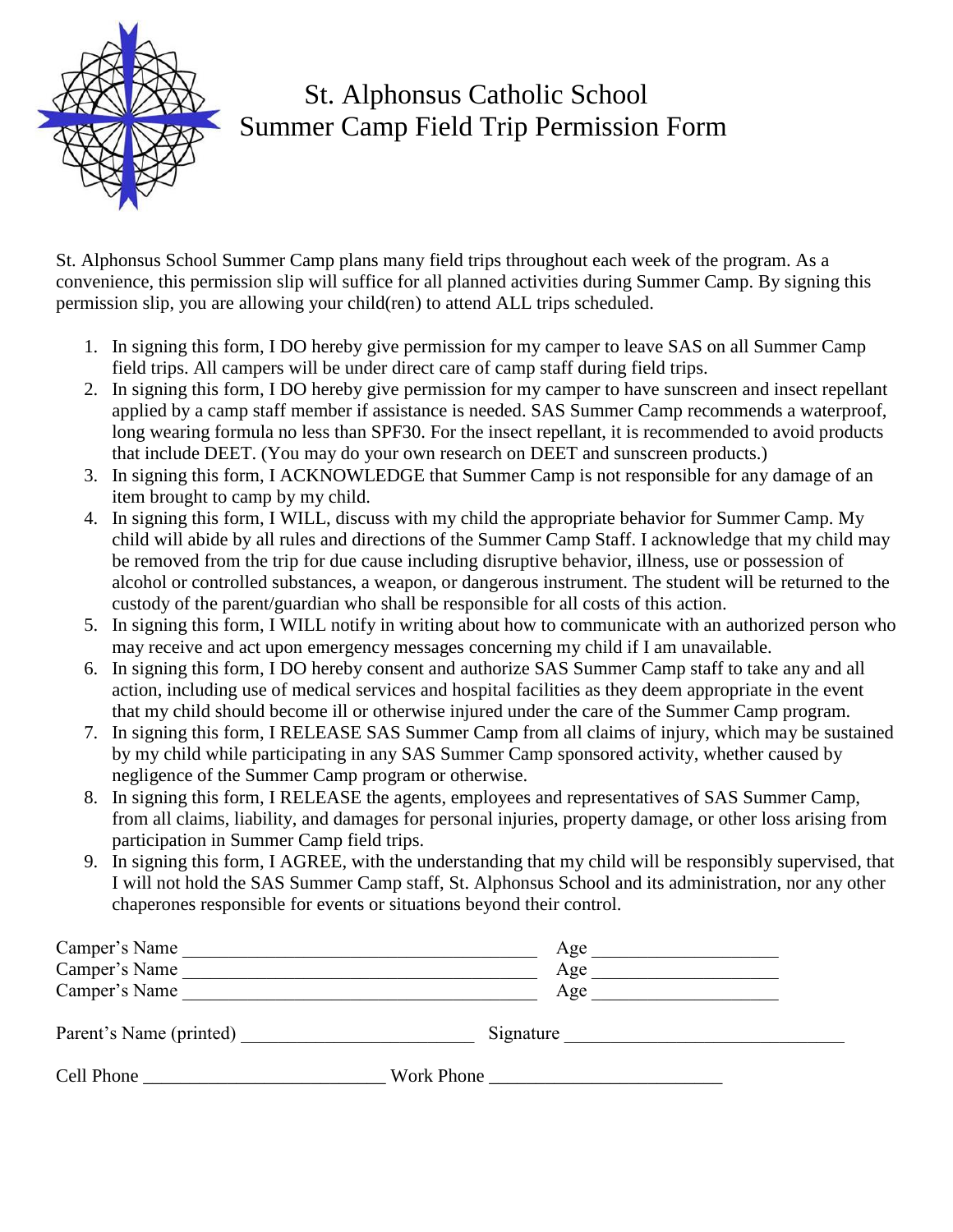

## **Emergency Contact Information (Required for each child enrolled)**

| Child's Name                                      |                                                                               |
|---------------------------------------------------|-------------------------------------------------------------------------------|
|                                                   |                                                                               |
|                                                   |                                                                               |
|                                                   |                                                                               |
| <b>Emergency Contacts:</b>                        |                                                                               |
|                                                   |                                                                               |
|                                                   |                                                                               |
|                                                   |                                                                               |
|                                                   |                                                                               |
|                                                   |                                                                               |
| allergies we need to be aware of for summer camp. | Medical Information: Please list any medications your child is taking and any |
|                                                   | <u> 1989 - Johann Stoff, amerikansk politiker (* 1908)</u>                    |
|                                                   |                                                                               |